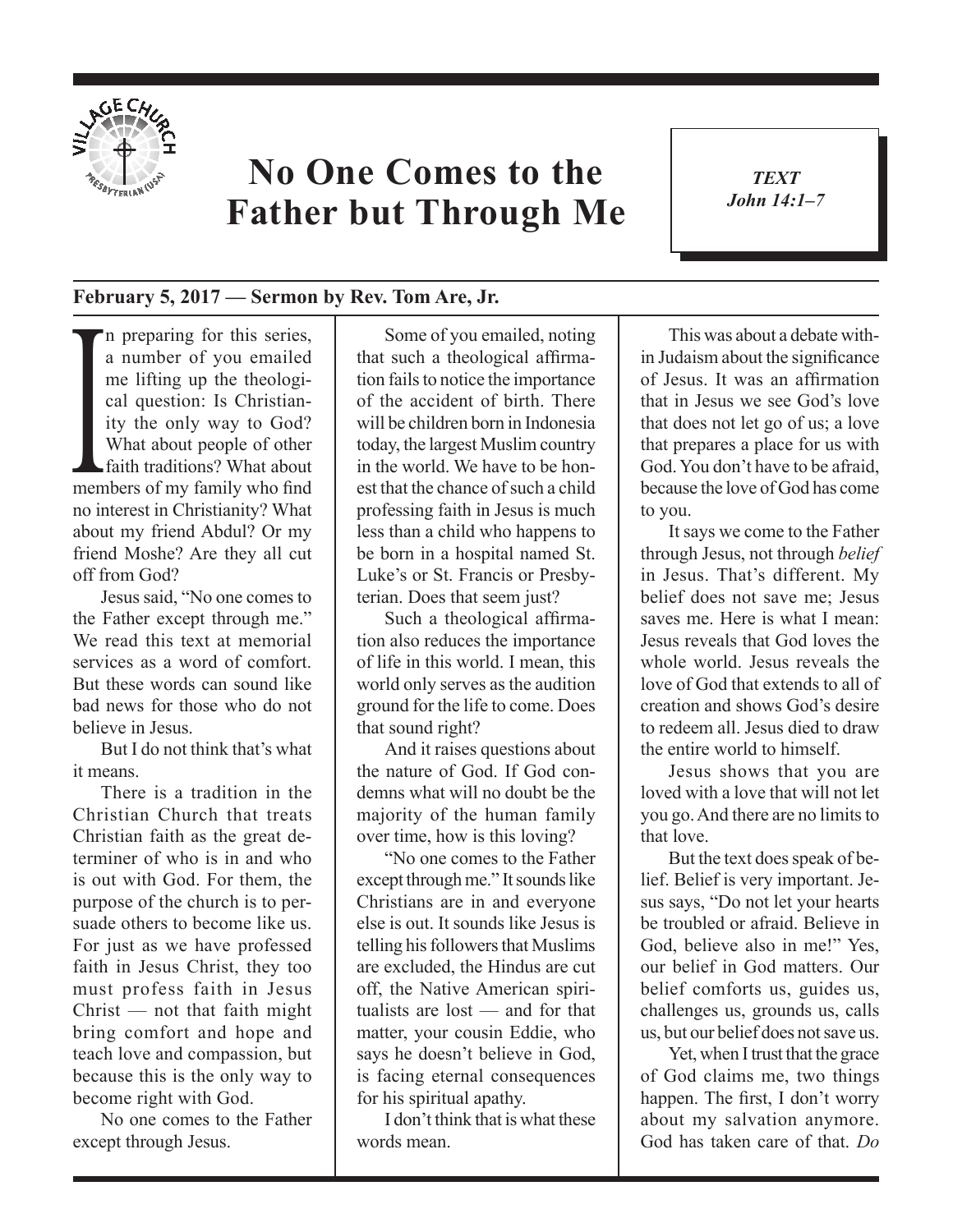*not let your hearts be troubled. You do not need to worry about your salvation. I have prepared a place for you with God. Believe that,* Jesus says.

The second, if Jesus reveals that God's love extends to all people, then that shapes how we see others — particularly others who do not share our faith in Jesus.

What I am saying is that this passage is not about creating those who are in and those who are out. Creating those who are in and those who are out is not actually a Christian teaching. The need to determine who is in and who is out is a common human tendency.

When I was a kid, my neighbor was Danny Martin. Our backyards met at the chain-link fence. There was a tree in his yard that grew into our yard, and in that tree, over the chain-link fence, there was a tree house. At the entrance to the tree house, which was just some boards nailed into the trunk, there was a sign that communicated the only rule for the tree house. It read: "No Girls Allowed."

We both had sisters. I had one, he had two. We considered girls in general and sisters in particular to be a creation flaw. "No Girls Allowed." Then Helen Walters moved in down the street. One afternoon, she stopped her bike in Danny's driveway and said, "Cool tree house! Could I see it?"

As I started to cite the rule, Danny said, "Sure."

He was a year older than me. When I asked him, "Why did you let her climb up into the tree house?" he said, "I don't know." Life is simpler when we know who is in and who is out.

We do this all the time. I was having lunch with a friend, and somehow we got on the conversation of extended family. He said, "Yeah, my brother's wife, she's crazy."

"Really?" I asked.

"Oh yeah. We just can't figure her out. Of course, she's from the South, and you know how those folks can be."

I said, "Yeah, I do."

Of course, it reminded me of years ago when Carol and I told our dear friends in Florida we were moving here. They said, "Tom, we are happy for you, but why would you move to Kansas?"

We all have a list of "those people" we know how they are. We talk about those flaky people out West, or those elitists from the East. Or in Kansas, we talk about those backward people in Missouri, and in Missouri, we talk about those crazy people in Kansas. This is just one more example of "No Girls Allowed." It's not our most mature practice, and it is not a Christian perspective.

In our nation, we could use some maturity and perspective. All of us are caught up in this national conversation. It's political, it's cultural, it's moral; it's a spiritual conversation. And it is lacking some of this maturity and perspective.

Maybe it shouldn't surprise us. Let me tell you something about Christian faith in my life. I never live up to it. Christian faith is always bigger than I am. Every week I need our prayer of confession, for I have not yet become the person God wants me to be. That is true for me and for you. But it is not only true for us as individuals; it is also true for us as communities. It's true for the church. It's true for *this* church. It's true for nations, and it's true for *our* nation. So of course, our trust in Jesus Christ will at times cause us to see the nation as lacking some maturity and perspective. And this is never more the case than when we are afraid.

We are worried about who is in and who is out, who is welcome and who is not, who is righteous and who is evil. There are marches in the streets. I read that in more than 600 cities, there have been public protests. In the nation's capital, senators are not showing up for hearings, and senators are refusing to speak to one another.

There have been reckless and condescending statements about Syrians and Mexicans, Muslims and women. We who were at one time a nation of immigrants now appear to be suspicious of some folks — not because of the "content of their character," but because of their nationality or perhaps for their religion. We can't quite figure ourselves out. We seem to be struggling to discern our values. But we seem to think if we can just identify those who don't belong, that will save us.

That may be an American conviction, but it is not Christian.

Sometimes we need a word to remind us of our higher values. This is particularly true when we are afraid.